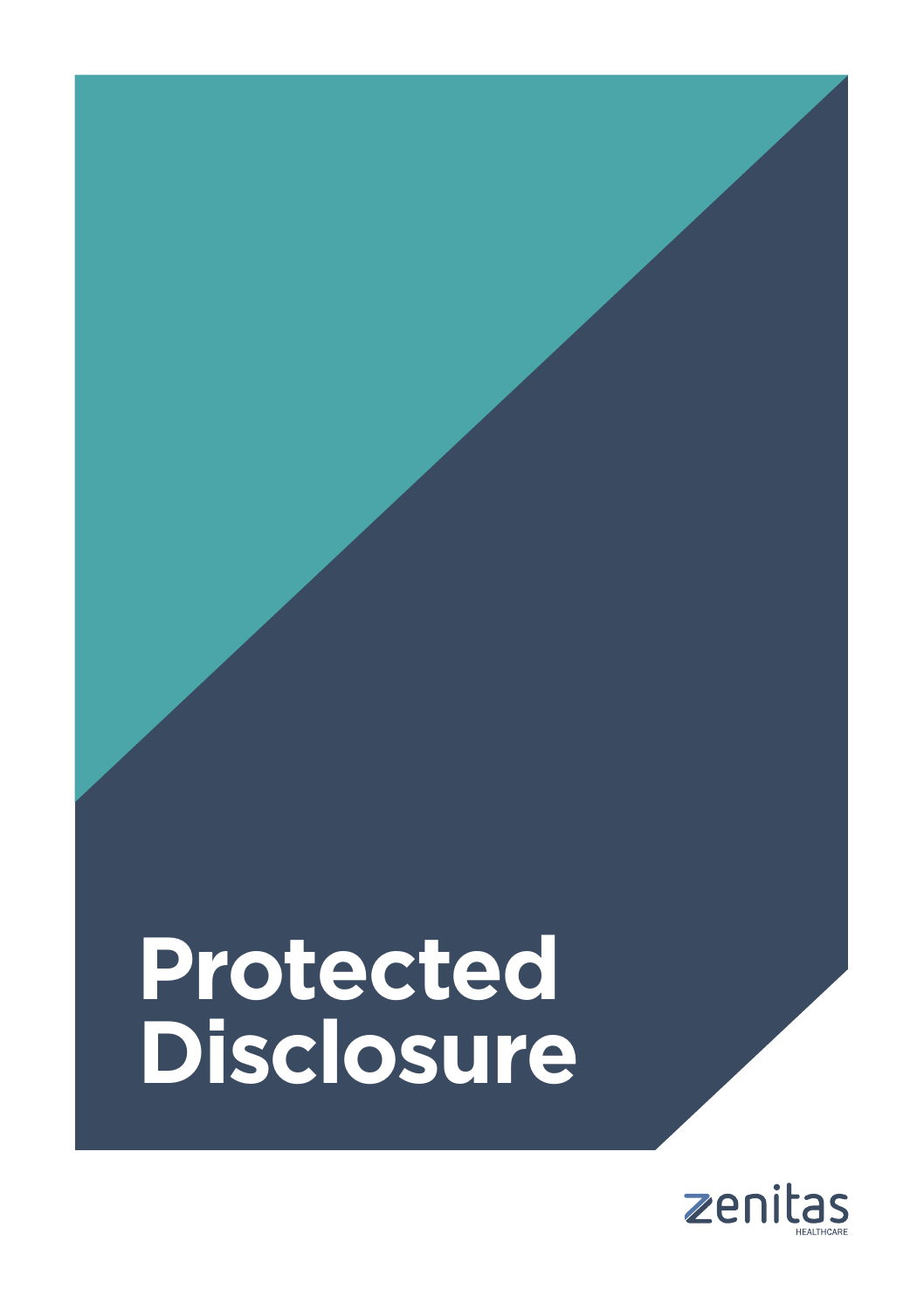**This document outlines how to make a protected disclosure complaint (previously known as whistleblowing) to Zenitas Healthcare and its associated businesses about improper conduct.** 



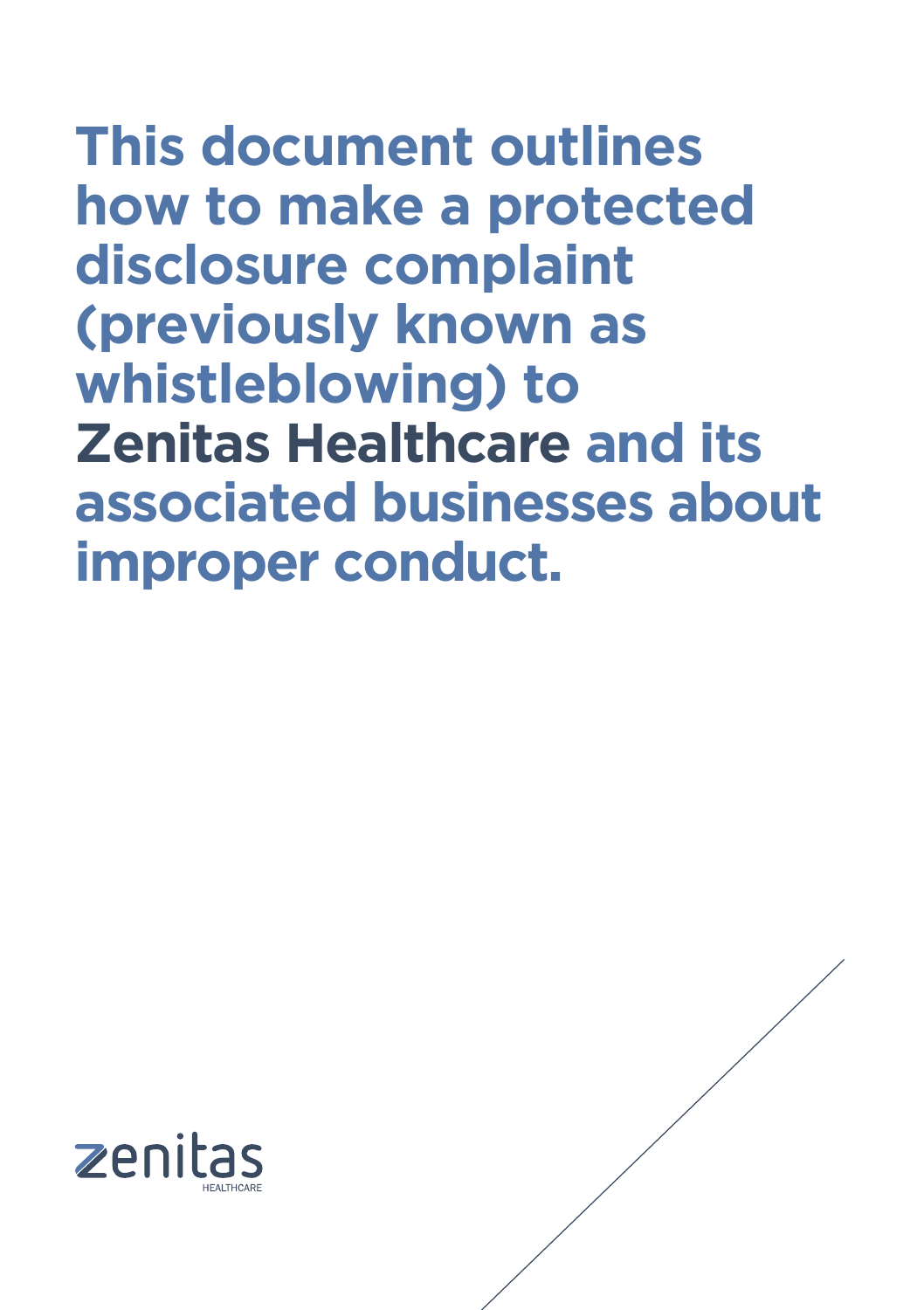**Here, we run you through how reportable / improper conduct is defined, who is eligible to make a protected disclosure complaint, the process for disclosing, and how you're protected if you choose to make a disclosure.**

**These guidelines apply to both Zenitas Healthcare staff and customers.**

#### The basics: What you should know about protected disclosure

Zenitas Healthcare is committed to the highest standards of conduct and ethical behaviour, and to promoting and supporting a culture of honesty, strong corporate compliance and governance.

We encourage the reporting of any instances of unethical, illegal, fraudulent or undesirable conduct involving our businesses, and will ensure that if you decide to make such a report, you are able to do so without fear of intimidation, disadvantage or reprisal.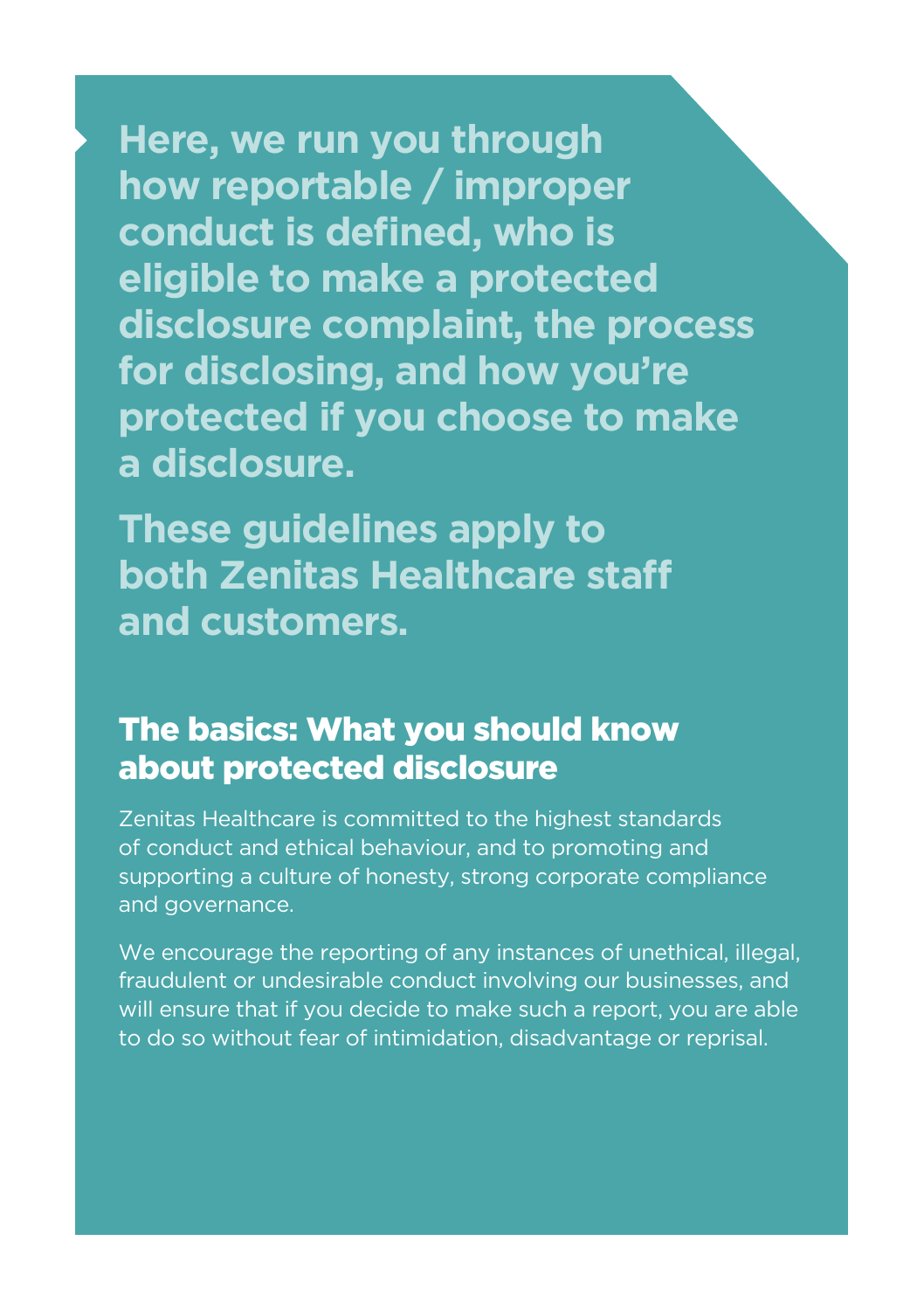#### What is reportable conduct?

Reportable conduct refers to the actions of a company director, officer, employee, contractor, supplier or tenderer who has business dealings with Zenitas Healthcare, and who has engaged in conduct which:

- is dishonest, fraudulent or corrupt, including bribery and money laundering
- is illegal activity such as theft, drug sale or use, violence, harassment or intimidation, criminal damage to property, or other breaches of state or federal law
- is unethical or in breach of Zenitas' policies such as dishonestly altering company records or data
- is potentially damaging to Zenitas, an employee or third party - such as knowingly conducting unsafe work practices, environmental damage, health risks, or abuse of company property or resources
- amounts to an abuse of authority
- could cause financial loss to Zenitas, damage its reputation, or be otherwise detrimental to its interests
- involves harassment, discrimination, victimisation or bullying
- involves any other kind of serious impropriety

For employees, it should be noted that personal or professional work-related grievances do not fall within the scope of reportable conduct or protected disclosure.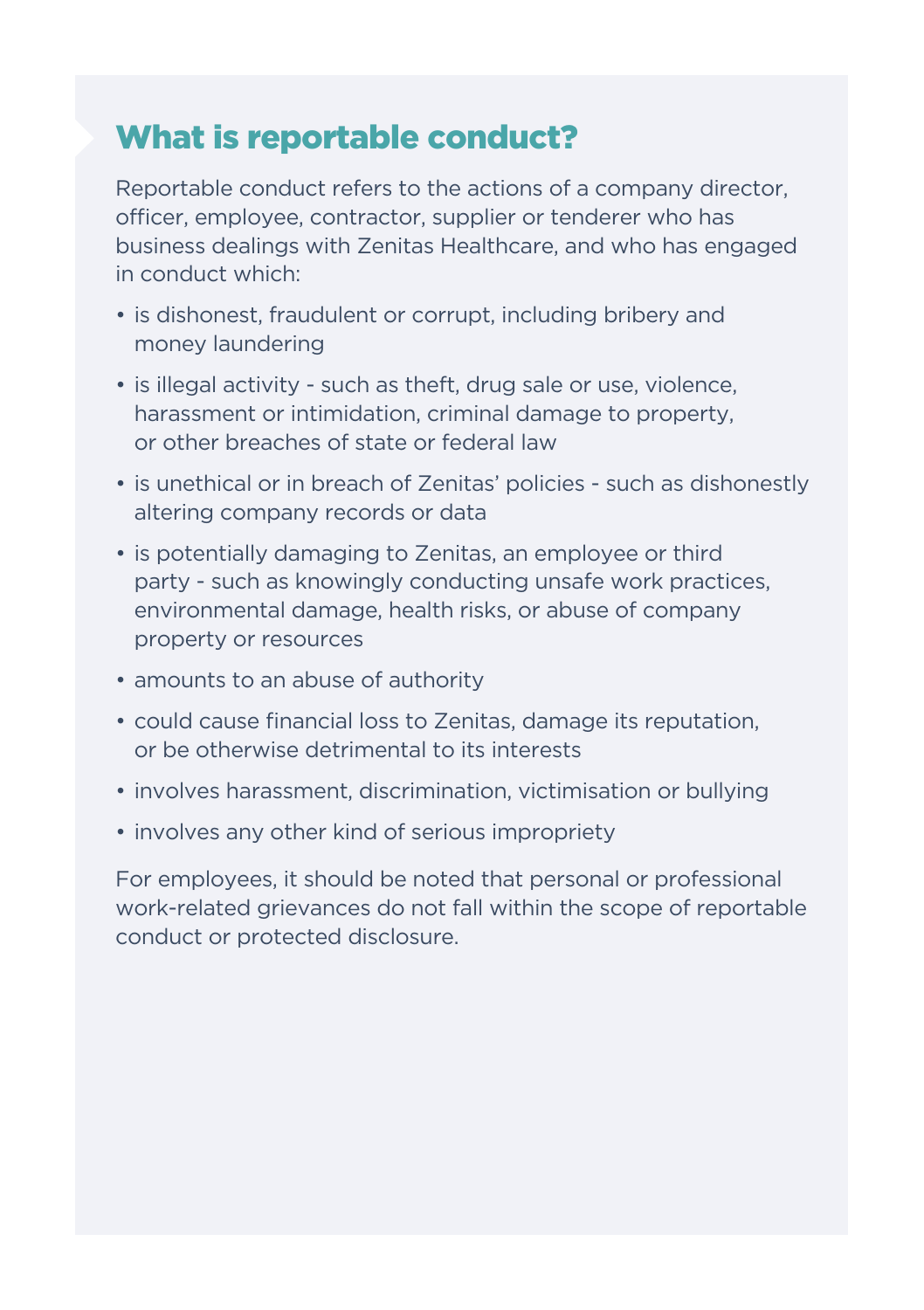

#### Who can make a protected disclosure?

You are considered to be an 'eligible whistle-blower' if you are:

- a current or former officer or employee of Zenitas Healthcare
- a current or former individual who provides services or goods to the company (paid or unpaid)
- a current or former employee of an individual who provides services or goods to the company (paid or unpaid)
- a client of Zenitas Healthcare and its associated businesses
- a current or former associate of the company
- a relative or dependent of a person who meets this criterion

Note that disclosure can be anonymous. There is no requirement for you to identify yourself to qualify for protection. However, if you choose to remain anonymous, we may not be able to provide you with the outcomes of any relevant investigation.

You should also know that at this time, you are responsible for ensuring you can provide adequate proof that a reportable conduct has occurred. Once the disclosure has been made, we will become responsible for gathering any further evidence through our investigation.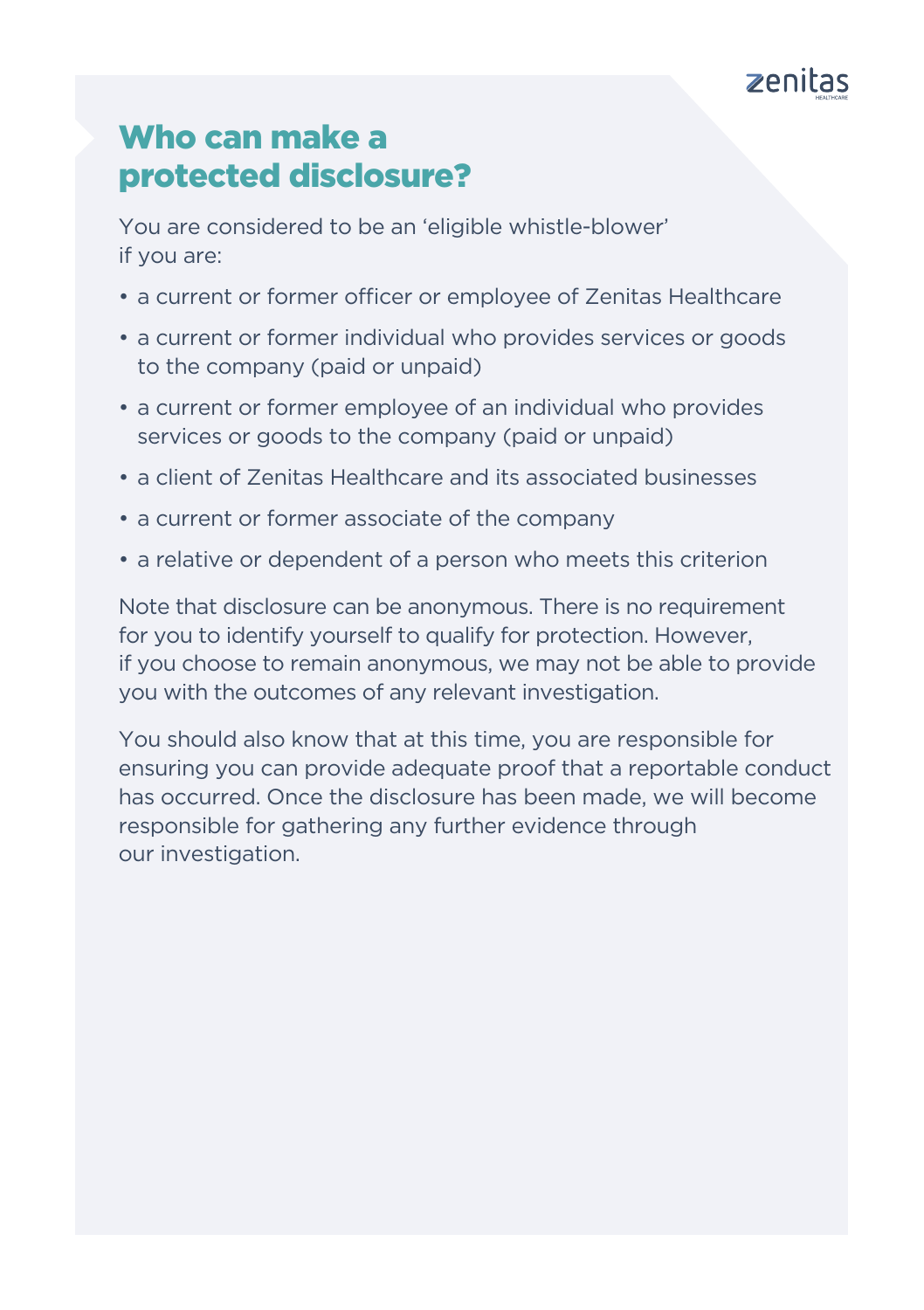# Will my disclosure be protected?

A disclosure qualifies for protection if:

- it is made by an eligible whistleblower (as per the criteria above),
- the disclosure relates to a reportable conduct (as above), and
- the disclosure is made to an eligible recipient, such as:
	- » ASIC (Australian Investment and Securities Commission)
	- » APRA (Australian Prudential Regulation Authority)
	- » a Commonwealth/Federal authority such as:
		- NDIS Quality & Safeguards Commission
		- Aged Care Quality & Safety Commission
		- AHPRA (Australian Health Practitioners Regulatory Authority)
	- » an external auditor or member of auditing team
	- » a director, secretary or senior manager of the company
	- » a person authorised by the company to receive disclosures
	- » a legal practitioner

You can read more on disclosure protection on the following pages.

## The process: How to make a disclosure

If you want to disclose information to Zenitas, you will need to do so in the following ways.

- If you are a **staff member, practitioner or contractor**, you should raise the matter with your immediate supervisor, manager, or another senior supervisor within your division/business unit.
- The supervisor who receives your report must take the matter to a Zenitas Protected Disclosure Officer.
- Alternatively, you can also refer the matter directly to a Zenitas Protected Disclosure Officer.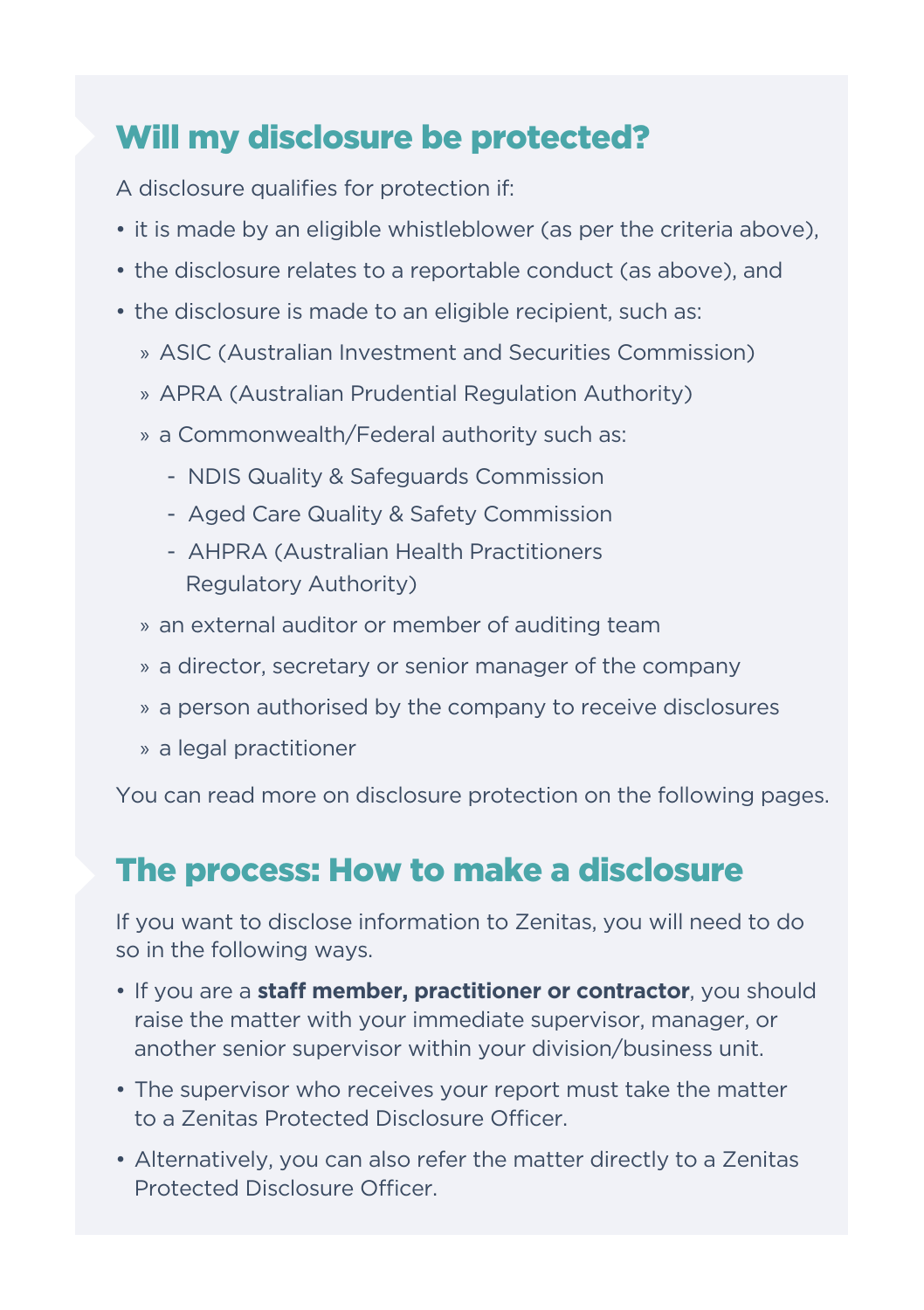# Protected Discosure Flow Chart

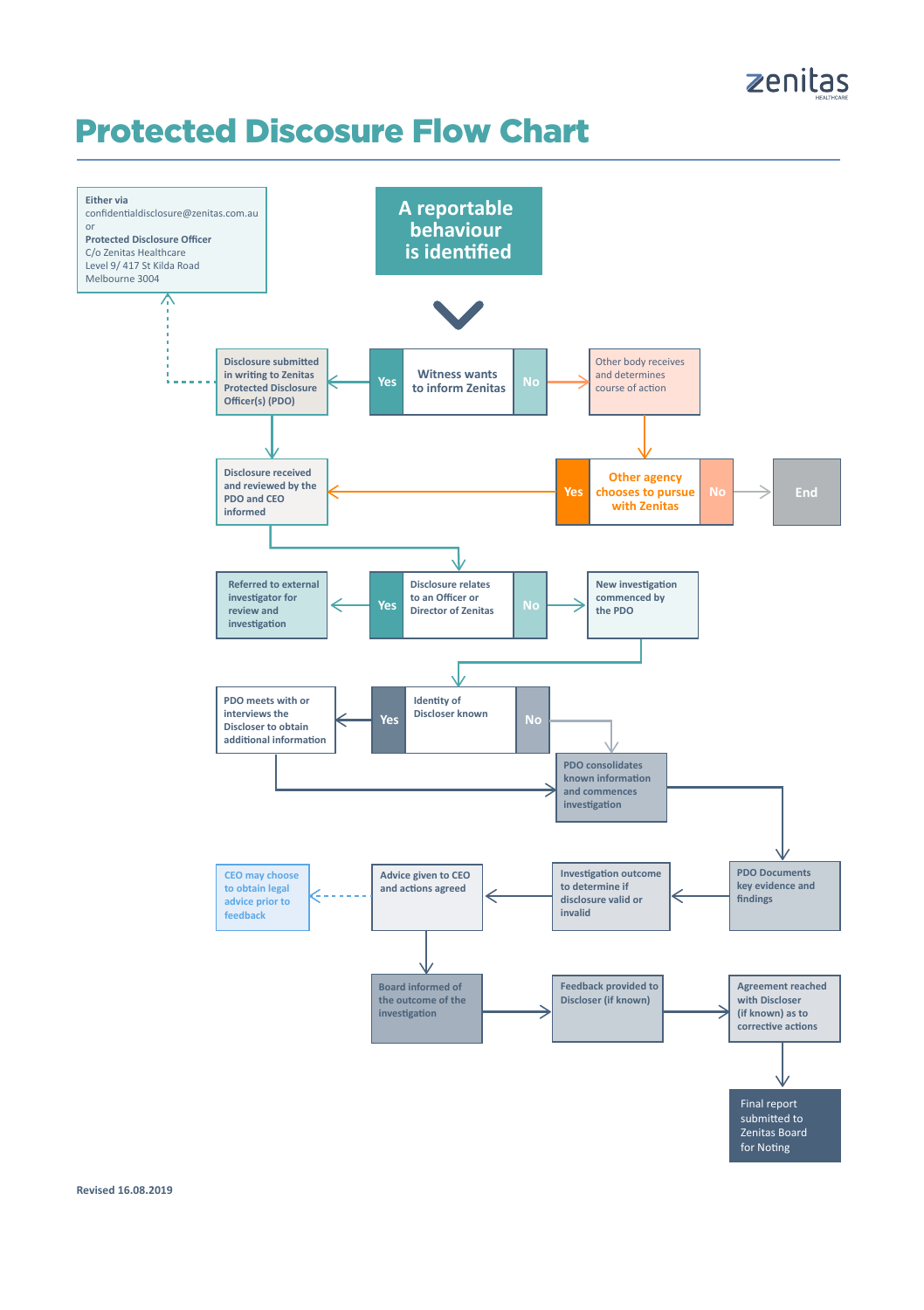### The Zenitas Protected Disclosure Officers are:

For internal reports (Zenitas staff):

**General Manager Quality, Risk & Compliance** Level 9, 417 St Kilda Road Melbourne VIC 3004

or

**General Manager People & Culture** Level 9, 417 St Kilda Road Melbourne VIC 3004 on +61 3 9821 3701

or

confidentialdisclosure@zenitas.com.au

If you are a **client** or **external party/agency**, reports can be made to:

C/O Protected Disclosure Officer Zenitas Corporate Level 9, 417 St Kilda Road Melbourne VIC 3004

or

confidentialdisclosure@zenitas.com.au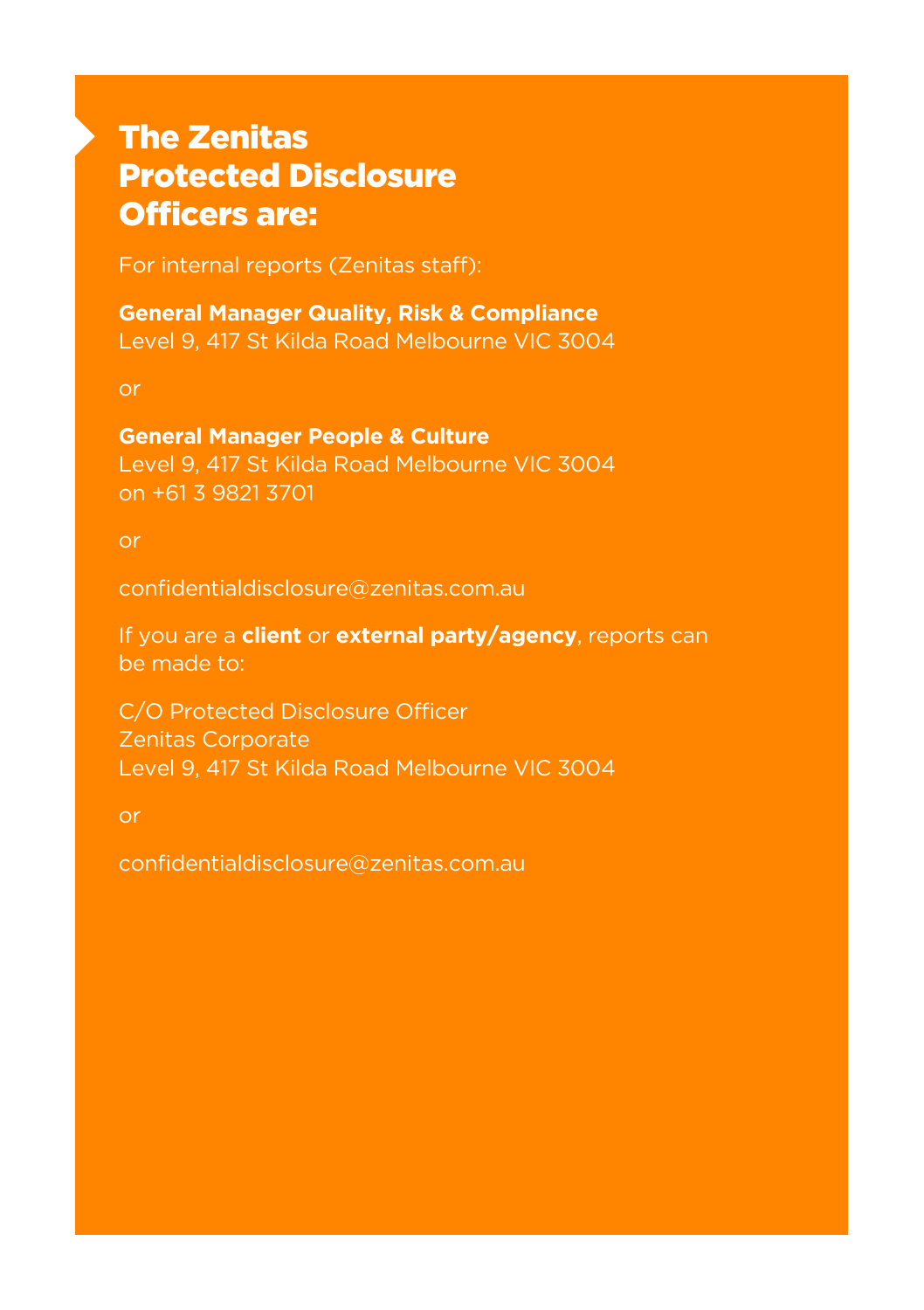#### $\overline{z}$ enitas

#### 'Public interest' disclosure: disclosing to the media or member of Parliament

After 90 days, you can also make a 'public interest' protected disclosure to the media or a member of Parliament only is all of the following occur:

- It relates to the disclosure you have already told us about
- You have reasonable grounds to believe we have taken the appropriate actions to address the matter and that making a further disclosure would be in the public interest
- After the 90 days, and before you notify the media or member of Parliament, you have advised Zenitas in writing in relation to the previous disclosure that:
	- » includes sufficient information to ensure we are aware of which disclosure you are referring to,
	- » you state you intend to make a public interest disclosure, as well as who the public interest disclosure is made to (i.e. a member of the Parliament of the Commonwealth, the Parliament of a State or the legislature of a Territory, or to a journalist), and
	- » advises that you will only provide information related to the disclosure and the perceived misconduct of Zenitas in the handling of your disclosure.

You can also make an 'emergency disclosure' to the media or a member of Parliament on the same grounds, with the exception of the 90 days duration. In this case, you must have reasonable grounds to believe that the information concerns a substantial and imminent danger to the health or safety of a person or to the natural environment. Again, you will also need to provide Zenitas with written notification, as above.

If Zenitas receives written notification of a discloser's intent to notify the media or member of Parliament, they will also ensure the notification is immediately made known to the CEO and Marketing Manager.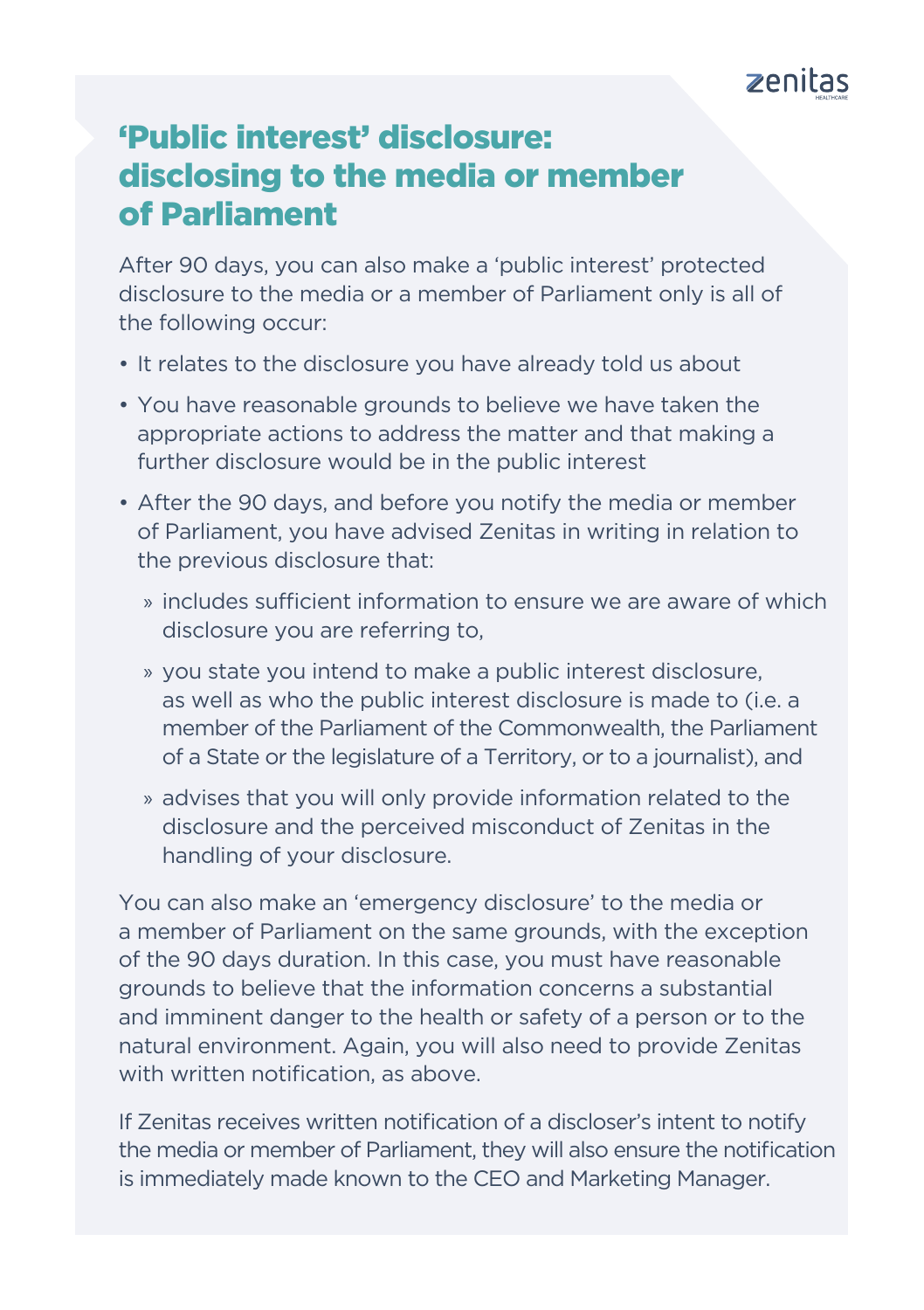#### How investigation of a report works

- Zenitas will investigate all reported matters as soon as possible. A Protected Disclosure Officer might appoint someone to assist in the investigation if needed.
- Where appropriate, Zenitas will provide feedback to you regarding the investigation's progress or outcome if your identity is known. This feedback will also take into account the privacy of the person against whom the allegations are made.
- The investigation will be conducted in an objective and fair manner, and in a way that is reasonable regarding the nature of the reportable conduct and the circumstances.

# Reporting to the CEO and Board

Serious reportable conduct will be considered by the Protected Disclosure Officers for immediate referral to the CEO and Board Chair.

If a disclosure is made regarding a member of the company executive, the Protected Disclosure Officer must raise the matter with the CEO.

In the event that the disclosure is made regarding the CEO, the Protected Disclosure Officer must raise this with the Chair of the Board.

Legal advice regarding the investigation of a protected disclosure can only be sought with the permission of the CEO or their delegate, or, where relevant, the Chair of the Board.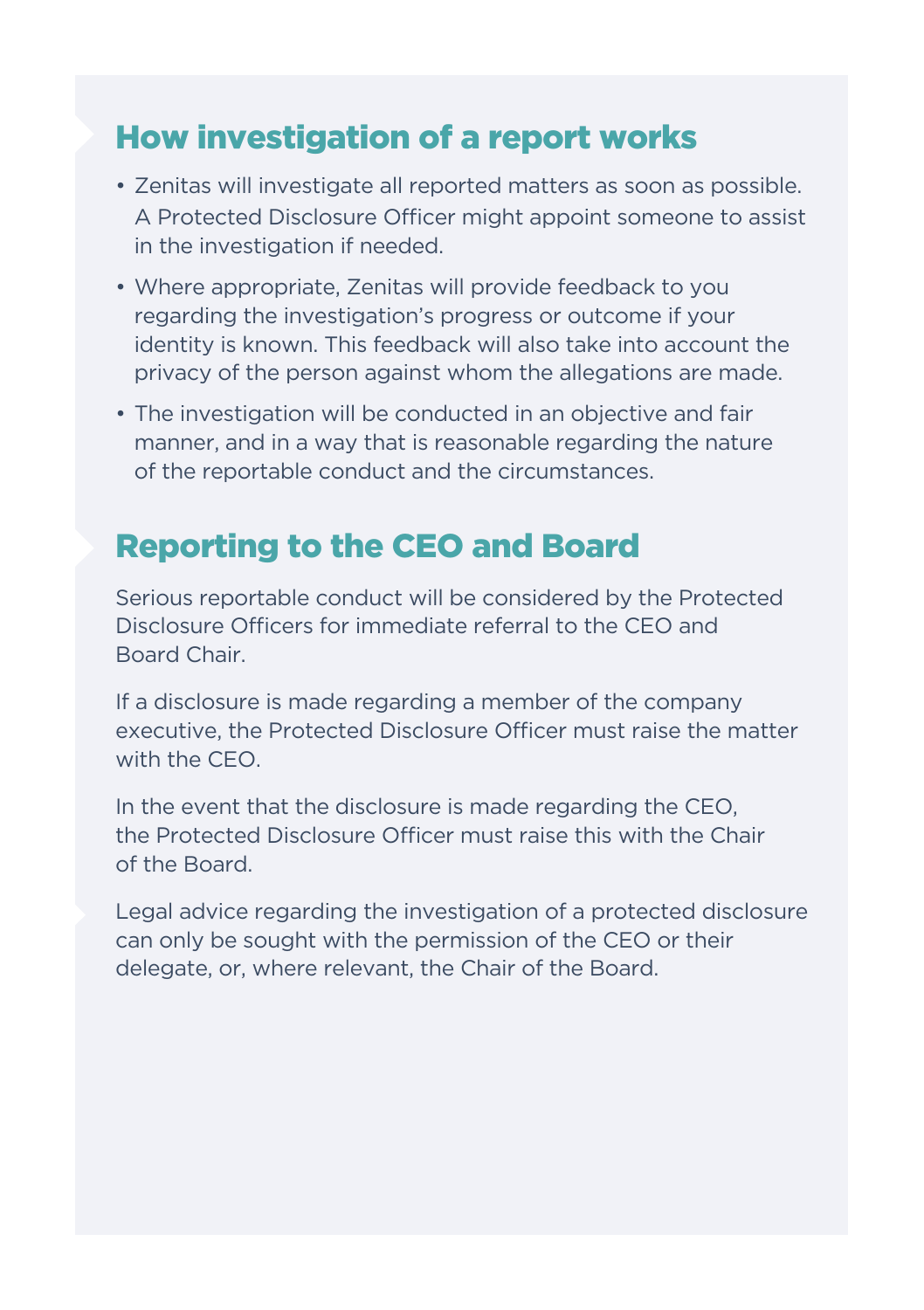

#### What you should know about whistleblower protections

Zenitas is committed to ensuring confidentiality in relation to this policy, and that you are treated fairly and are not disadvantaged.

Subject to compliance with legal requirements, Zenitas will not disclose any particulars that would reveal your identity as a whistleblower without first obtaining your consent. Any disclosure that is consented to will be disclosed on a strictly confidential basis.

All files and records created from an investigation will be retained under strict security. Any unauthorised release of information to someone uninvolved in the investigation (other than senior managers or directors who need to know to take appropriate action, or for corporate governance purposes) without the consent of the discloser will be in breach of this policy, and will be taken seriously.

If at any time you are subjected to detrimental treatment as a result of making a report, you should inform the Protected Disclosure Officer immediately.

Detrimental treatment includes dismissal, demotion, harassment, intimidation, discrimination, disciplinary action, physical or psychological harm or injury, bias, damage to the person's property, threats, or other unfavourable treatment connected with making a report.

If you make a disclosure that qualifies for protection:

- no legal or disciplinary action can be taken against you for making the disclosure
- no changes to any contract or service agreement with you can be enforced on the basis of the disclosure
- the information disclosed is not admissible in evidence against the person in criminal proceedings or in proceedings for the imposition of a penalty